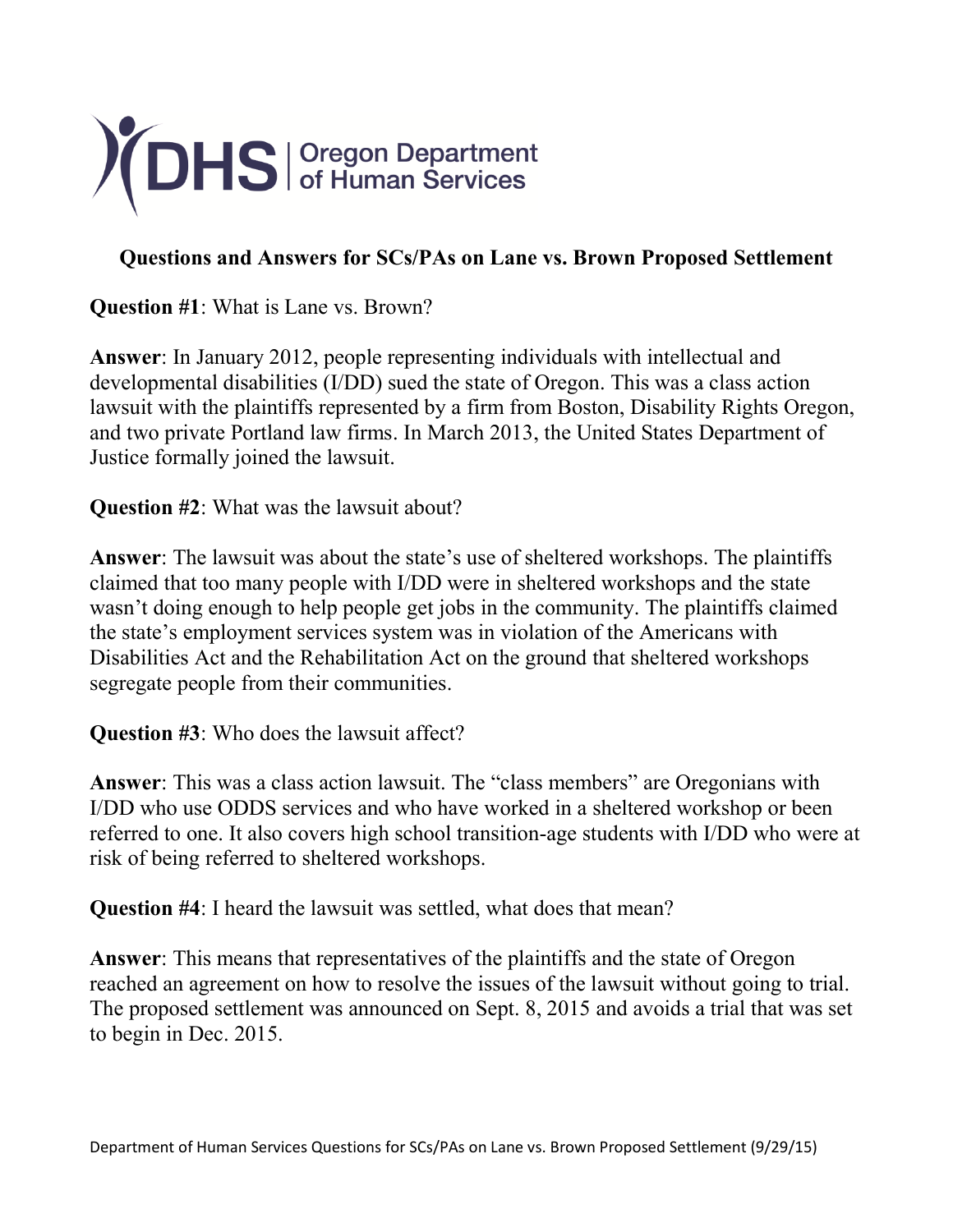The settlement details several conditions the state must meet to address plaintiff's concerns. Failure to meet the conditions could lead to further legal disputes and court actions. The full settlement is at: [http://www.oregon.gov/dhs/employment/employment](http://www.oregon.gov/dhs/employment/employment-first/Pages/Publications.aspx)[first/Pages/Publications.aspx](http://www.oregon.gov/dhs/employment/employment-first/Pages/Publications.aspx)

A U.S. District judge must still approve the settlement. This will take place after a hearing is held by the judge to determine whether the agreement is fair, reasonable, and in the best interest of the class. The hearing is Dec. 7, 2015 at 9:30 a.m. at the federal courthouse in Portland.

**Question #5:** What are the goals of the settlement?

**Answer**: The settlement requires the state to (1) reduce the use of sheltered workshops and (2) provide more employment services to help people get and keep jobs in the community. Sometimes these jobs are referred to as "integrated employment." Those suing the state believe more people with I/DD want community jobs than are currently getting them. They also believe more people will want jobs once they understand the benefits and opportunities of working in their communities.

The settlement sets goals the state must achieve. For example, the state must:

- Reduce the number of people using services in sheltered workshops from about 1,900 to about 1,500 by June 2017.
- Help 1,115 individuals who use services in sheltered workshops get integrated employment in the community by June 2022.

There are other goals like these examples the state must meet.

**Question #6**: Does the settlement require sheltered workshops to close?

**Answer**: The settlement does not specifically call for the closure of sheltered workshops. However, with the goal of reducing the use of sheltered workshops and the policy requiring no new entry to sheltered workshops, the settlement may cause provider agencies to reconsider whether or not to provide these services in the future.

The settlement is only one factor affecting the long-term status of sheltered workshops. Other factors such as Oregon's Employment First policy and new or redefined federal policies also significantly affect sheltered workshops.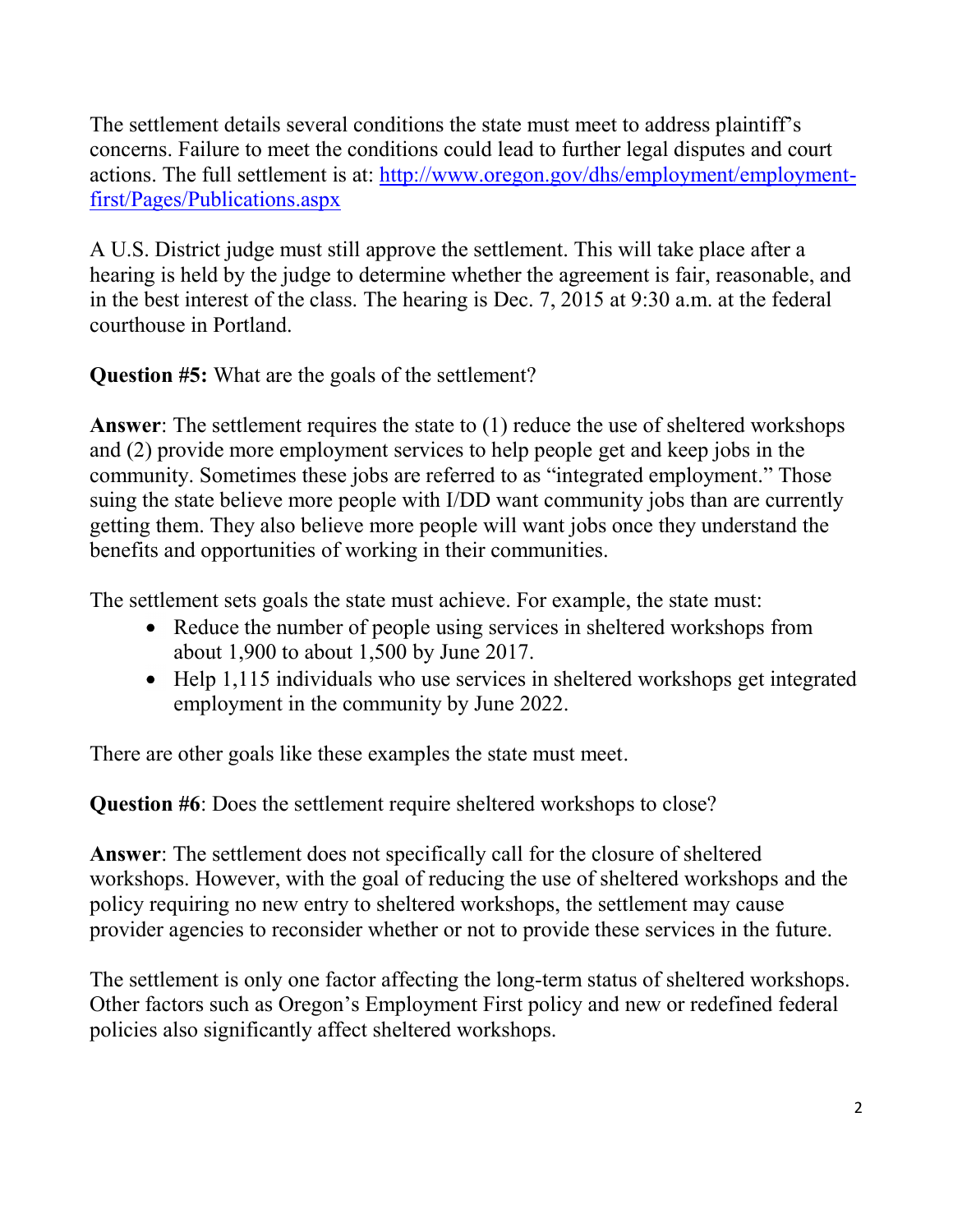The federal Centers for Medicare and Medicaid Services (CMS) is the largest funder of Oregon's employment services for people with I/DD. In 2014, CMS adopted a rule that requires all Medicaid-funded Home and Community Based Settings services (such as employment services) be provided in an integrated setting. Sheltered workshops do not meet that definition. And, finally, Congress passed the Workforce Innovation and Opportunity Act (WIOA) to prioritize employment services and supports to help people find jobs in the most integrated settings. These new laws will impact sheltered workshops.

**Question #7**: Does the settlement change the [state policy](http://www.dhs.state.or.us/policy/spd/transmit/pt/2015/pt15022.pdf) on who can use sheltered workshops or the "closing the front door" to sheltered workshops?

**Answer**: No. The current policies adopted by DHS about who can use services in sheltered workshops are still in place. As of July 1, 2015, DHS does not allow new entries into sheltered workshops.

**Question #8**: Are there new expectations of Service Coordinators (SCs) and Personal Agents (PAs)?

**Answer**: Yes, DHS will issue rules and guidance related to the expectations of SCs and PAs. SCs and PAs will have increased expectations to promote active steps for people with I/DD, including people in sheltered workshops, to consider services that lead to integrated employment. Examples are:

- Community Developmental Disability Programs (CDDPs) and brokerages must encourage individuals in sheltered workshops to choose integrated options instead of sheltered work;
- CDDPs and brokerages must complete and implement Career Development Plans; and
- CDDPs and brokerages should plan for and promote individual community jobs that maximize the number of hours that people will work, consistent with individual preferences.

**Question #9**: Does the settlement require that everyone get a job in the community?

**Answer**: The settlement does not require any specific person to get a job in the community. It does require that at least 1,115 people get integrated community jobs. The settlement does respect preference and choice as criteria for selecting and planning services.